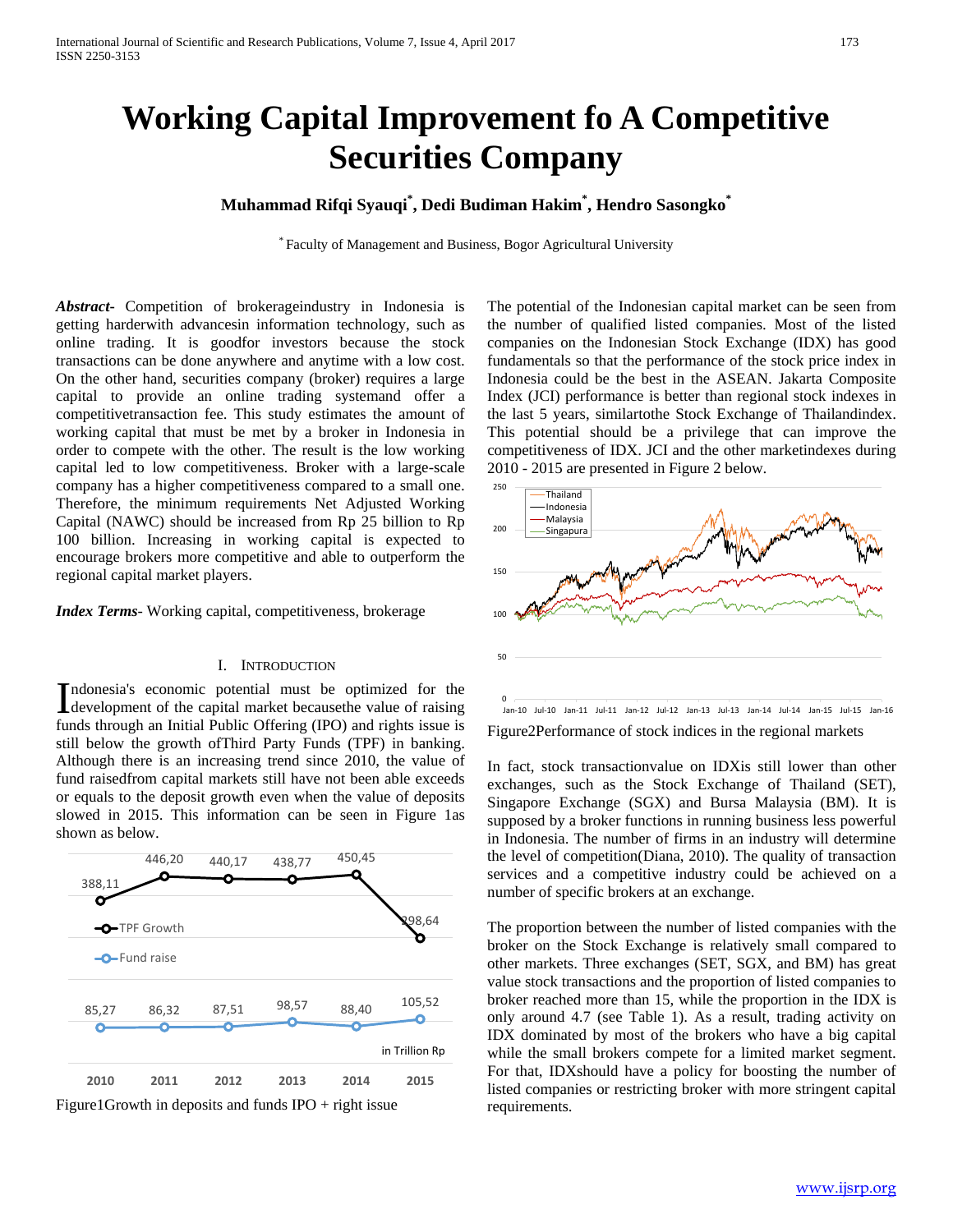| Table1Comparison of exchanges in the regional market in 2015 |  |  |
|--------------------------------------------------------------|--|--|
|                                                              |  |  |
|                                                              |  |  |

| Exchanges                         | <b>Brokerage</b> | Listed Company | Transaction value | Proportion |
|-----------------------------------|------------------|----------------|-------------------|------------|
|                                   | $A^{\cdot}$      | ΈB.            | (inmillion USD)   | A : B      |
| Indonesia Stock Exchange          | l 10             | 521            | 105 467           | 4.7        |
| Bursa Malaysia                    | 30               | 902            | 129 823           | 30.1       |
| Singapore Exchange                | 26               | 769            | 203 413           | 29.6       |
| <b>Stock Exchange of Thailand</b> | 37               | 639            | 296 711           | 17.3       |

The Indonesian capital market competitiveness occupies the fourthposition after Singapore, Malaysia, and Thailand(Setiawan, 2012). Brokers who do not utilize and develop the potential of the Indonesian capital market optimally becomes a weak point. It is known from the number of brokers who have a limited capital so that not optimal in handling stock transactions. Asufficient capital will help the company to expand the business and reducethe operating expenses(Agus, 2011).Net Adjusted Working Capital (NAWC) data which is a requirement for a broker before trading on IDX shows that the majority are spread between Rp25 billion to Rp100 billionand comes from a local brokerage more than a joint venture one (see Table 2). This would affect the capability of brokers to handle stock transactions.

Table2NAWCdistributionby the types of brokers in 2015

| Range of NAWC       | Ownership type | Total         |    |
|---------------------|----------------|---------------|----|
|                     | Local          | Joint venture |    |
| Rp25 M s.d Rp50 M   | 47             |               | 48 |
| Rp50 M s.d Rp100 M  | 20             |               | 21 |
| Rp100 M s.d Rp150 M |                |               | 12 |
| Rp150 M s.d Rp200 M |                |               |    |
| Rp200 M s.d Rp250 M |                | 3             | 4  |
| $>$ Rp250 M         | 6              | 12            | 18 |
| Total               | 83             | 27            |    |

source: financial statements of brokers

Most of the stock transactions value on IDX turned out to be dominated by some brokers or so-called Pareto effect. Top 20 broker on IDXcontributeRp925,67 trillion or 70% of total stock trading value in 2015 (Rp1.406,36 trillion). In other words, 30% of the stock transactions value on IDX gained from 90 (82%) brokeractivities. This information indicates that there might be less healthy competition among small brokers due to lack of market share. The number of brokers whose contribution is too small in the exchange could make capital markets less developed. Inability in serving customer transactions and doing business expansion will reduce the competitiveness of Indonesia against the broader market.

The purpose of this study was to determine the relationship of working capital to business competitiveness and to estimate new capital limits for a broker. The results are expected to be useful for any stakeholders, especially regulator as consideration for making policy. In addition, the community helped in determining broker. Academically, this research still needs some enhancements to add extensive scientific insights.

source: WFE and annual reports related exchanges

### II. RESEARCH METHODOLOGY

A broker mayhave three operating licenses in accordance with Law No. 8 of 1995 concerning Capital Markets, i.e.:

- 1) Broker-dealer, a partywho buy and sell securities for its own account or others.
- 2) Underwriter, a party who makes a contract with a listed company candidate in the public bidding process with/without any obligation to purchase unsold securities.
- 3) Fund Manager, those who manage a portfolio of securities or collective investment for customers.

The object of this study is limited to brokers who execute permissions as broker-dealerand a Membership of IDX.

This study uses secondary data obtained from IDX, such asfinancial statements, NAWC, and the stock transaction value of each broker. The financial statements contain the accounts of the company's performance based on the balance sheet, profit/loss, changes in equity and cash flow. Financial statement of broker submitted to IDX periodically (quarterly) while NAWC and stock transaction value always recorded and published every day. The data used in this study was taken by the end of 2015 because of differences period in the availability of data and the quality of financial statements data (audited).

The number of brokers who submit financial statements each period sometimes differ. This is possible because there are brokers who are suspended or revoked a business license when the submission period of financial statements. The number of active brokers who consistently submit periodic financial statements to IDXare 97 companies. The collected data will be analyzed to achieve the objectives of this study in accordance with the following steps.

- 1) Know the working capital of brokers.
- 2) Make a model of competitiveness with working capital and some supporting variables.
- 3) Test a conformance of regression model.
- 4) Estimates a competitive working capital for brokers.

Besides capital, business conditions are also believed to affect the competitiveness of companies, which is reflected in the operationalrevenue and expenditure (expense). Both of them measure the company's ability to generate profits and run an efficient business. Pancurova and Lyocsa(2013)stated that the low capital ratios will lead to a low-efficiency.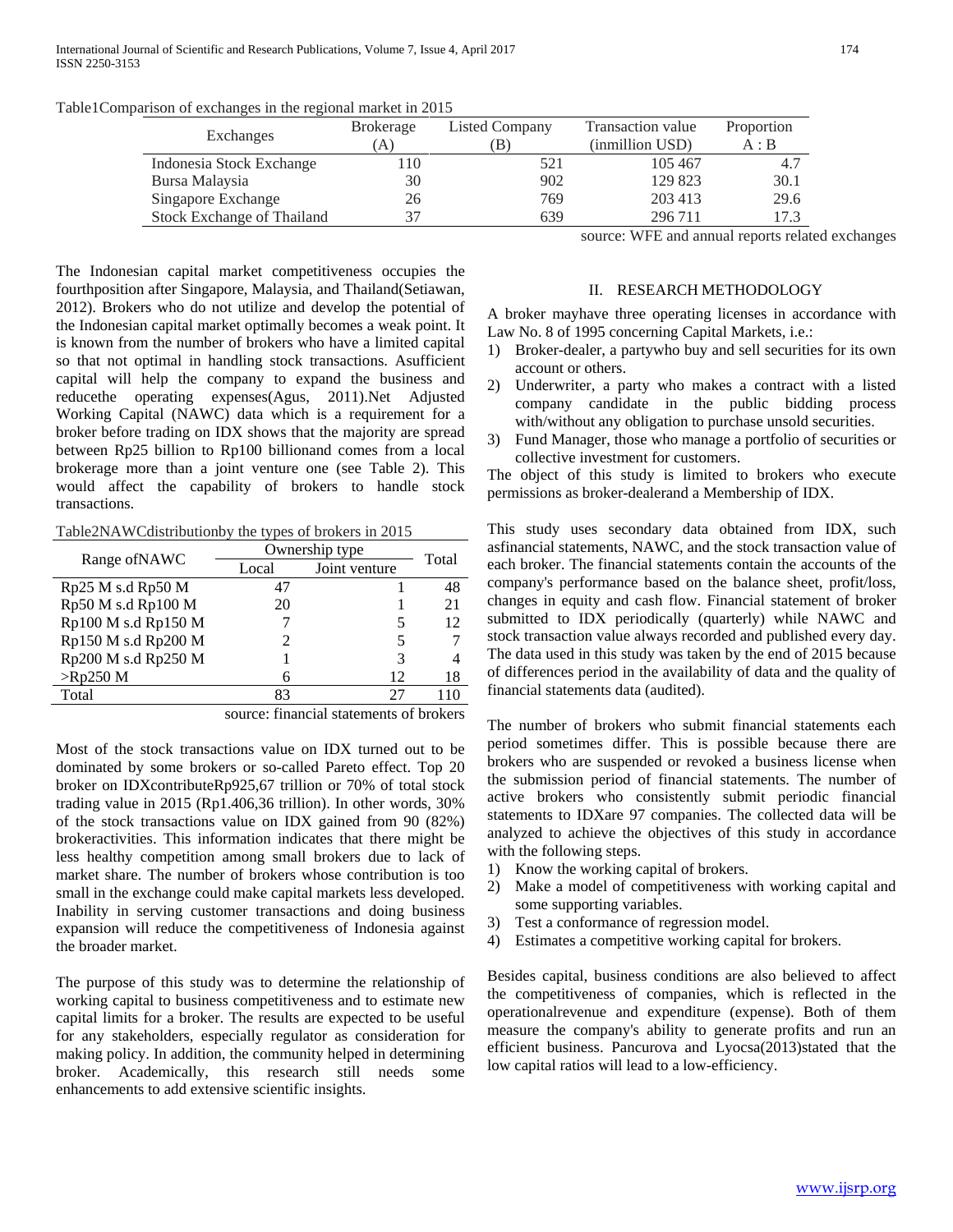Surifah (2011)reveals that large company hasbetter resources, lower transaction costs, and survive to win the competition and economic shocks. Online brokerages can be evaluated through financial ratios, market share, commission and service changes, industry consolidation, technological innovation, and constraints related to online transactions(Michal, 1999).

The efficiency level depends on some factors including the characteristics of the industry. For example, Widiarti, et al.(2015)mentions that the determinant of efficiency in the banking industry is affected by the ratio of Non Performing Loans (NPL), Loan to Deposit Ratio (LDR), the size of the bank, Cost Efficiency Ratio (CER), and the Capital Adequacy Ratio (CAR). They argued that the policy of limiting interest on deposits is appropriate to support and achieve profitability and efficiency of the banking system. In addition, economic growth, interest rates, market capitalization, market share, capital, LDR, Net Interest Margin (NIM), and credit significantly affect the operational efficiency of the bank(Muljawan, et al., 2014).

The factors that determine the efficiency of banking is not necessarily appropriate to be applied in the capital market. The revenue of a broker can be derived from services as brokerdealer, underwriter, fund manager, dividends and interest, and other businesses. Revenue composition of a broker does not rely on interest-based incomebut from fee-based income. The difference brokerage and bank based on its business characteristics causing some measure of banking efficiency is less relevant. Nonetheless, the measurement of bank efficiency which is a general still be used to determine the efficiency of a broker because both of institutions is in the same sector.

Based on the previous explanation, a broker competitiveness in this study built according to the following model formulation.

 $Y = \beta_0 + \beta_1 X_1 + \beta_2 X_2 + \beta_3 D + \varepsilon$ 

The variables used in this study are described as follows.

- Y : The transaction value can be used as a measure of a broker's competitiveness in maintaining its market share.
- $X_1$  : NAWC/equity shows capital adequacy and becomes a broker requirements before trading on IDX every day.
- $X_2$ : Operational efficiency ratio is the ratio of operating expenses to operating income.
	- Operating income is the sum of income from abrokerdealer, underwriter, fund manager and other revenues, such as dividends or interest.
	- Operating expenses cover company liability which paid for staff salaries, the cost of telecommunications, and public administration, system maintenance, and other expenses related to the main business.
- D : Dummy variable which is 0 for regular broker and 1 for an online trading broker.

All variable can be obtained on IDX website (www.idx.co.id) on page Membership and Participant in the left menu.

## III. RESULT AND FINDINGS

The economic growth is inseparable from the existence of financial institutions as a driver of the real sector. A financial institution acting as the intermediary between the excess fund's parties to those who need funds. Their activities include the collection, management, and distribution of funds. The excess fund's parties store their moneyin the form of savings or deposits in banks. In addition, its could be allocated to investment instruments, such as stocks or bonds. Hopefully, saving or investing the funds will earn specific interest or yield.

Parties who need funds especially for expansion has a variety of financing options. Business financing can apply for loansthrough the bank or issuance of equity and debt instruments (bonds). Each financing option has several advantages and risks, such as the amount of interest that must be paid or a reduction in ownership of the company (dilution). This consideration depends on the scale of business and management policies related to the company's budget.

In general, the financing can be done through the money market or capital market. Money market products are usually intended to short-term financing(less than one year), while the stock market tends to be long-term financing (more than one year). Money market has long been known to the public through banks. Bank penetration which is far-reaching to remote area causes people prefer saving than investing. As the consequences, the people is less familiar with capital market products, such as stocks. In addition, businessmen tend to finance from bank loans for expansion. Ideally, financing should be funded from a capital market which the period is longer than the money market.

The high-interest rates will make businessmen see the stock market as an alternative low-cost source of financing. Indonesian capital market has a special attraction for investors. The financial performance of listed companies on IDX better than other markets on average so that the rate of return stock is still high. Investment grade ratings also attract foreign investment to Indonesia. This condition should be an opportunity for brokers to advance the capital market.

However, this opportunity has not been optimally utilized by a broker, given the slow increase the number of listed companies and investors in IDX. According to Hendarwin(2015),the success of the capital market is influenced by several factors, including the strength of demand and supply in the market, economic growth, political risk, and the role of supporting institutions such as a broker. Capital markets can not function optimally if not supported by a qualified broker and efficiently manage its assets.

# *A. Working Capital Quality of Securities Company*

Business continuity of brokerages depends on the ability of brokers in maintaining its competitiveness. This is reflected in the response of each broker facingemerging challenges, both internal and external. Inability to respond to this competition led to a local broker excluded from its own market. Each broker has the same opportunity, rights, and obligations in competing with other brokers at IDX with the same product, namely stocks.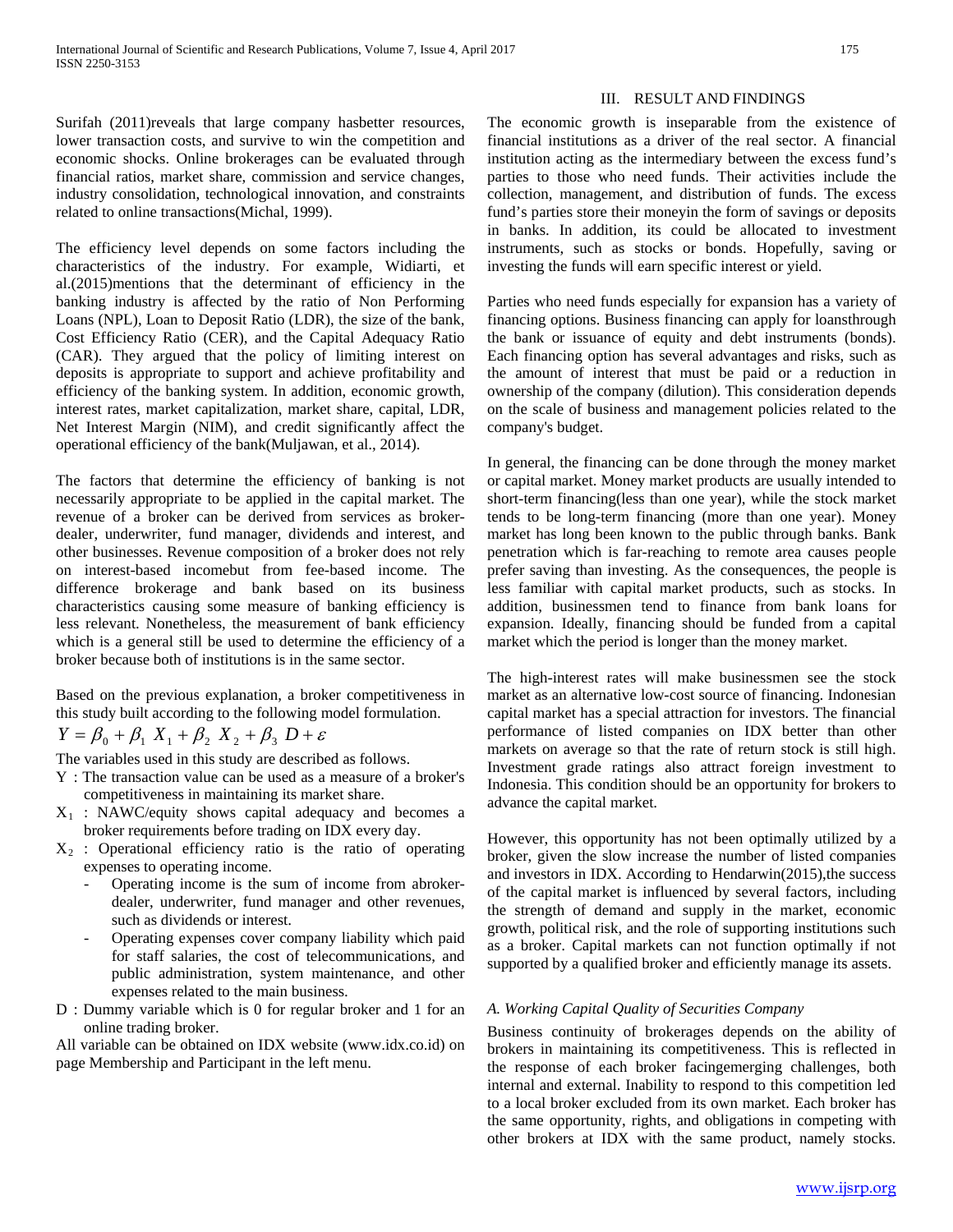Efficiency is a competitive strategy in the form of a common market with similar products.

There are three types of secondary market at IDX, namely the regular market, the cash market, and the negotiationsmarket. This market is provided with a different designation, i.e.

1) Regular market.

Stock transaction arranged according to certain mechanisms, such as the queue of orders based on price and time priority, the minimum number of shares in one order follow trading unit (lot size), the price change which is allowed (tick size), reject the sell/buy orders when out ofdaily price range (autorejection), cycle of settlement on the third trading day (T+3).

2) Cash market.

The basic difference betweena cash market and a regular market lies on the length of trading session and settlement period. Cash market occurs for one session and settlementcycle at T+0. This market is usually used by investors to fulfill settlement obligations in the regular market.

3) Negosiasi market.

Transaction based on agreement (the price and quantity of stock) between buyers and sellers. Transactions that occurred in this market just a report to IDX about the agreement of both parties.

Most of stock transaction activity occurs in the regular market and the prices established are used for index calculation. Activity in the market negotiations are rare but can be very large value in one transaction. In addition, investors can also take advantage of this market as a promotion (advertising). Brokerageindustry can be categorized under perfect competitionbecause every broker is a price taker because theyare difficult to determine the market price. They are also easy to in/out from the industry because no barrier to entry in this business, anyone could become a broker when obtaining a license and meet the requirements.

NAWC is a requirement for the broker to have a business license that set in Rule No. V.D.5 regarding the Maintenance and Reporting of Net Adjusted Working Capital.NAWC must be met the broker at minimum Rp25 billion or 6.25% of total liabilities without subordinated debt and debt of a public offering/limited offering plus ranking liabilities. The determination of ranking liabilities is based on the contingent liabilities and off-balance sheet liabilities that will be added to the risk factors in NAWC, whose value is determined based on certain calculations.

NAWC calculated in accordance with the existing form with a sequence of the steps are as follows:

- 1) determining working capital by total current assets minus total liabilities and ranking liabilities,
- 2) determining net working capital by working capital plus subordinated debt, and
- 3) determining NAWCby net working capital minus total liquidity risk adjustment, market riskadjustment, credit risk adjustment, and the business riskadjustment, plus haircut returnon securities covered by hedging.

All brokersare obligedto submit daily reports of NAWCelectronicallyevery day before 08.30 am. Brokers who fail to comply or not to submit a report be liable to suspension or prohibited exchangetransaction. Financial Services Authority (FSA) will revoke the operating license if the broker fails to meet the minimal NAWC more than 30 consecutive working days or more than 60 working days within a period of 12 months.

Competition in this business is getting harder when there is a war on transaction fee in online trading services. The low transaction fee is not enough to offset a brokerage costs so that they couldn't make a profit. Brokers who want to preserve their business with a thin operating margin will seek income outside the main business. This is what makes the capital market industry getting poor when the broker is not able to compete with the demands of information and technology.

Naturally, fee-based income dominant in the structure of broker's revenues. Based onFinancial Statementsper December 31, 2015, it is known that there are 57 brokers postedan operating loss for a total loss of Rp521 billion. This loss value is smaller than the total operating profit of 40 brokers, which is Rp1.22 trillion. Meanwhile, the number who posted the current comprehensive profit increased by 19 brokers from postedoperating profit. This is due tothere are 22 brokers postedoperating loss but posted a current comprehensive profit and 3 brokers postedoperating profitbut posted a current comprehensive loss. It is explained that some brokers failed to preserve their business and rely on outside the main business activities.

A substantial capital of broker allegedly insufficient and relatively limited so less optimal in running main businesses. The capital requirement to get a license as a broker on IDX is relatively small compared to other markets such as Table 3.

Table3Capital requirements at regional exchanges

| Exchange   | Minimum capital  |                                  |  |
|------------|------------------|----------------------------------|--|
|            | Local currency   | USD                              |  |
| <b>IDX</b> | Rp30 billion     | USD 2 million                    |  |
| <b>BM</b>  | RM20 million     | USD 5 million                    |  |
| SGX        | SGD 200 million  | USD 150 million                  |  |
| <b>SET</b> | 500 million Baht | USD 15 million                   |  |
|            |                  | course website of cook or shapes |  |

source: website of each exchange

# *B. Initiatives for A Better Securities Industry*

Competition posed by online trading must be dealt with wisely. Online trading gives a benefit for investors because the stock transactions can be done anywhere and anytime with a low cost. On the other hand, a broker requires alarge capital to provide online trading systems and offers a transaction fee as low as possible. Brokers who do not have online trading also need a lot amount of sales force to compete. Operating revenues from brokerage services less likely to be able to cover sales force expenses, brokers even have to take income from outsidethe main business in order to maintain business continuity.

Customers tend to choose a broker that offers a various of trading services with a competitive fee. This demandrequiresa broker in order to change and do efficient business processes. Kalakota and Konsynski(2000)stated that abrokerage's industry follows the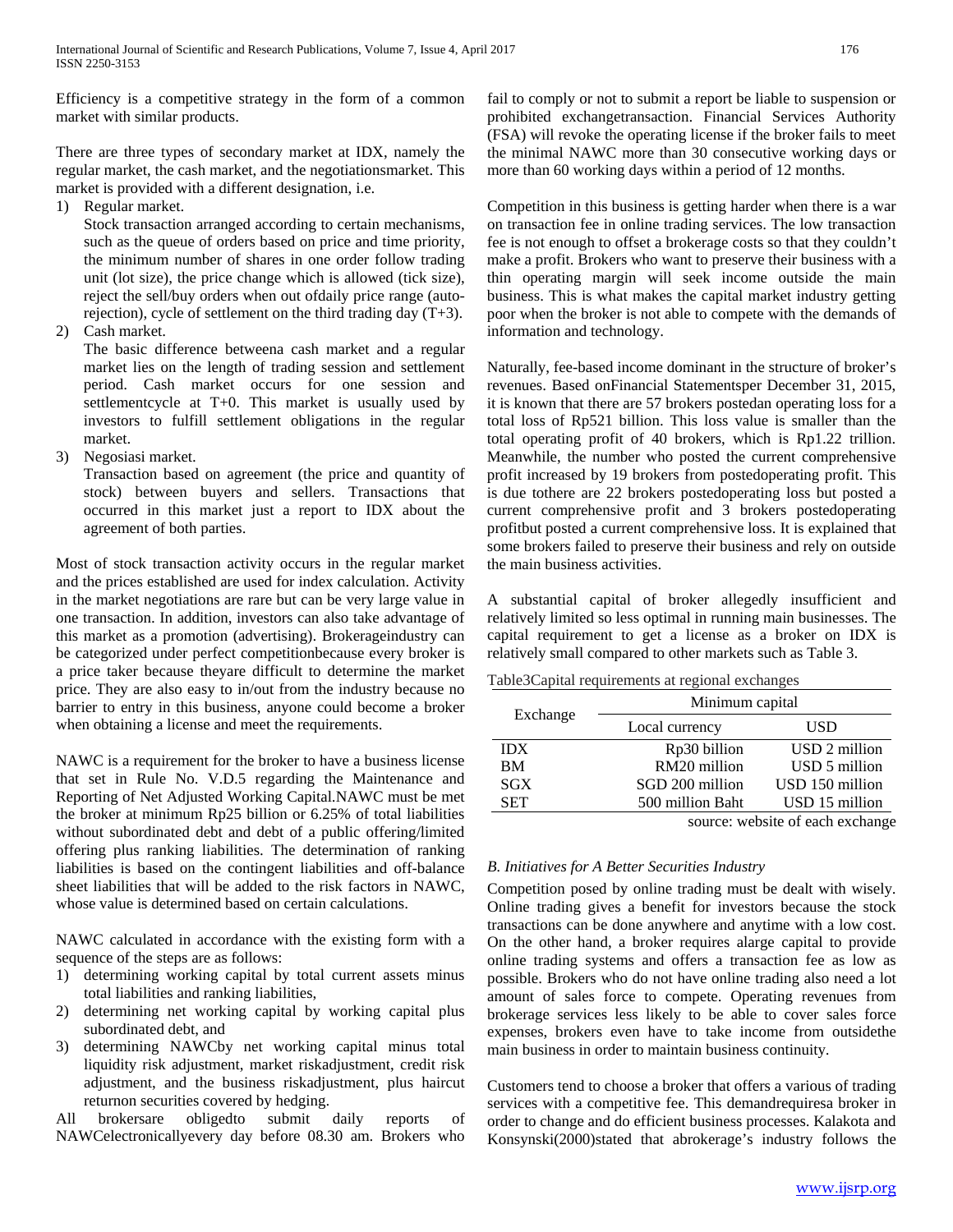four patterns of change, i.e. the separation of traditional services, reallocation authority customers, the establishment of strategic partners, and repackaging both the products and the services. For example, increased sales force capacity through education and training in order to get the new skills that needed the company. The skillsare expected to provide added value for employees and support a brokerage business. In the end, customers remain loyal and active in trading.

As a business entity, the broker should be able to respond to changes in market demand. Brokers are encouraged to adapt to market needs and prepare a highly competitive business. Change in business towards a more efficient process would require substantial capital. A capital adequacy becomes a major factor in increasing market power and achieving economies of scale. This is essential if they want to survive and growin the brokerage industry. Capital adequacy requirements should be a limitation economies of scale for brokers in order to compete and respond to the demands of the market. A company that is able to achieve economies of scale will affect the level of its efficiency and competitiveness. The implementation of Good Corporate Governance (GCG) also affects the public confidence in favor of increasing the competitiveness of enterprises(Devita, 2011).

A regression model to explain the relationship of competitiveness with working capital is presented as follows.

*Y* =  $-0.0040 + 0.0095 X_1 - 0.0002 X_2 + 0.0116 D + \varepsilon$ 

Competitiveness (Y) has a relationship with working capital  $(X_1)$ and a broker efficiency. An efficient broker has operational efficiency ratio( $X_2$ ) relatively small so that the coefficient of  $X_2$ showed a negative. Increasing in a capital will enhance the competitiveness of brokers in expanding market share while the efficiency indicates a way of capital management in order to achieve optimal results. The greater of capital, competitiveness of brokeris also getting bigger. An online trading broker (D=1) are more competitive than a regular broker (D=0) becausethe coefficient of Dummy variable is positive.

The regression model can be used to estimate the amount of broker capital to enhance their competitiveness because it has met the criteria of the significance of the parameters, the size of the goodness of fit, the assumption of residual (identical, independent, and normal). Estimated working capital is done by setting a target of competitiveness broker at least equal to the Stock Exchange of Thailand (assume atcertain efficiency level). The results that the broker working capital needs to be increased from Rp 25 billion to Rp 100 billion. The increase in capital is expected to encourage brokers to be great and competitive.

Opportunities and challenges facing the capital markets industry require all entities to improve itself. FSA makes the package of market deepening which contains four initiative, which addsthe investors, adds the listed companies, strengthen infrastructure and supporting trading system, and strengthen supervision and investor protection. To realize that, FSA and IDX up several strategies. One of the strategies to the advance capital market is strengtheningbroker by merging a broker who has a low NAWC, besides adding a capitaloption (Dwijayanto & Cicilia, 2015).

Aris(2016)also found there are at least two options to strengthen broker, namely improving NAWC or encourage brokers who have limited capital for a merger. Benarda(2016)stressed that the merger or acquisition in order to achieveresource efficiency. Skills and capital adequacy is a prerequisite for a broker becauseof a capital market including a highly technical and capital intensive(Moechidie & Ramelan, 2012).

Strengthening broker be one focus to be achieved FSA and IDX since the amount is too much and capital is still limited. A strong broker is expected to compete with other securities companies in the ASEAN countries, dare to attract foreign companies to be listed in Indonesia, and grab broader market segment. One of the initiatives taken into regulator's consideration is strengthening the broker especially in terms of capital (in this case NAWC). The initiatives to strengthen broker based on NAWCthresholds expected to boost the competitiveness of the capital market. Brokers with substantial capital would be more efficient to run a business, improve service, and create some innovation. A similar policy has been applied to banking in Indonesia by business activities adjusted core capital known as Bank Umum Kegiatan Usaha (BUKU). Based on core capital owned, banks are divided into four BUKU, ie.

- 1) BUKU 1 is a bank with a core capital less than Rp 1 T.
- 2) BUKU 2 is a bank with a core capital between Rp 1 5 T.
- 3) BUKU 3 is a bank with a core capital between Rp 5 30 T.
- 4) BUKU 4 is a bank with a core capital more than Rp30 T.

The healthy, strong, and efficient banking system in order to create a stable financial system envisioned by the Indonesian Banking Architecture (API). Six pillars that make up the API implemented through several programs, including the strengthening of the national banking structure. The program is implemented by banks in the API should be a reference and learning materials for Indonesian capital market. Substantial capital is expected to boost the competitiveness of the business so that the social demand for investment products and brokerage services can be met optimally.

## IV. CONCLUSION

Indonesia'sresources and economic potential has not been optimally utilized by the capital markets. The relationship between working capital broker and competitiveness is directly proportional. In addition, the efficiency was also significantto business competitiveness. A brokers who has a great NAWC tend to be more competitive than the broker with limitedNAWC. The amount of NAWC that support the brokerage in Indonesia proposed change from Rp25 billion to Rp100 billion. This increase would encourage brokers to raise capital and boost the competitiveness in order to equivalent with other exchanges.

Regulatory and policy which related to a broker needs to be directed to strengthen the brokers so that be able to serve a wider market. People are encouraged more carefully to choosea broker as a brokerage partner by avoiding companies that have limited capital and do not provide online trading. Fund managers suggested involves a broker with good credibility and strong capital in order to avoid market risks.